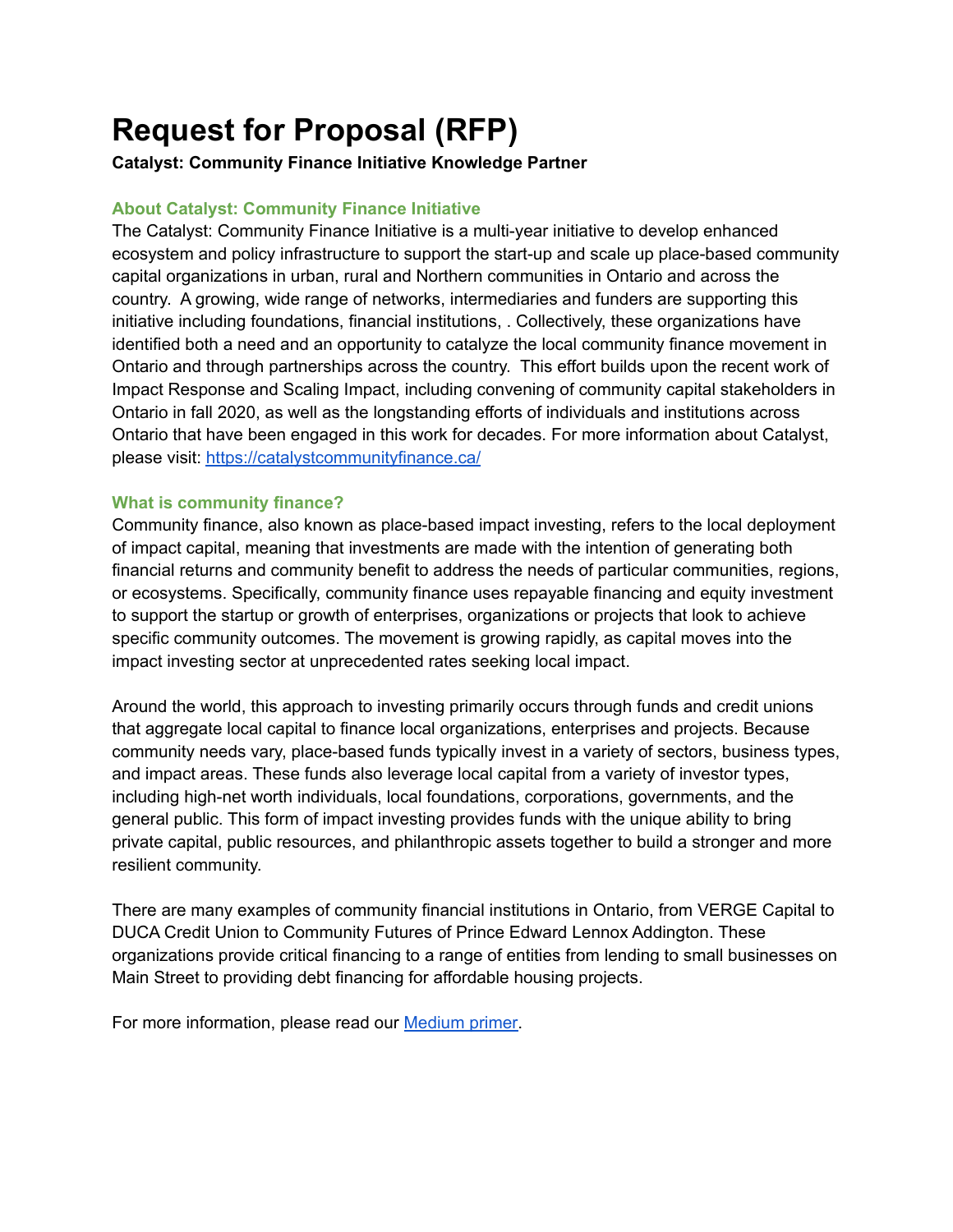### **Ecosystem Building Project**

Supported by the Government of Canada, Catalyst partners will be working with individual and regional community finance partners across Canada, on an ecosystem building project to help build a stronger social finance ecosystem, with particular focus on technical and capacity building infrastructure. In particular, Catalyst will be seeking to achieve the following two core objectives over the next 12 - 18 months:

- Enhance capacity building infrastructure for community finance funds that supports improved start-up and scale-up of operations, and embeds equity into business practice; and
- Enhance technical infrastructure and knowledge resources for community capital institutions.

Ultimately, the Catalyst partners are seeking to achieve the following outcomes:

- Community finance funds and networks have been strengthened by having greater access to shared technical infrastructure, capacity building resources and programs, and expanded collaboration (with whom) and networks.
- Greater knowledge of back office technology needs, infrastructure gaps, and capacity gaps of community finance intermediaries;
- Improved effectiveness, efficiency, and scalability of community finance intermediaries, including increased capability and speed of new and more diverse intermediaries to start operations; and
- Improved long-term outcomes and alignment of capital towards equity for SPOs seeking investment from community capital institutions.

## **Knowledge Partner Contractor Role**

Catalyst is seeking a service provider (firm, individual or collaborative) to support the development of knowledge products including case studies and feature articles or resources with technical knowledge for community finance intermediaries.

#### **Scope of Work**

The work includes the following activities:

- **Case studies** of community finance intermediaries in Canada, as well as similar intermediaries in the United States and the UK. These case studies should be based on interviews from peer intermediaries as a means of capturing and sharing their insights and lessons learned.
- **Feature articles and resources** on community finance, including articles covering the insights and activities of this project. These resources may include a range of different formats including feature writing, podcasts, videos, or other media as recommended by the Knowledge Partner.
- Activities to help **translate knowledge** for partners and key stakeholders, derived from the products and programs of the Catalyst initiative, particularly our infrastructure development project and capacity building programs.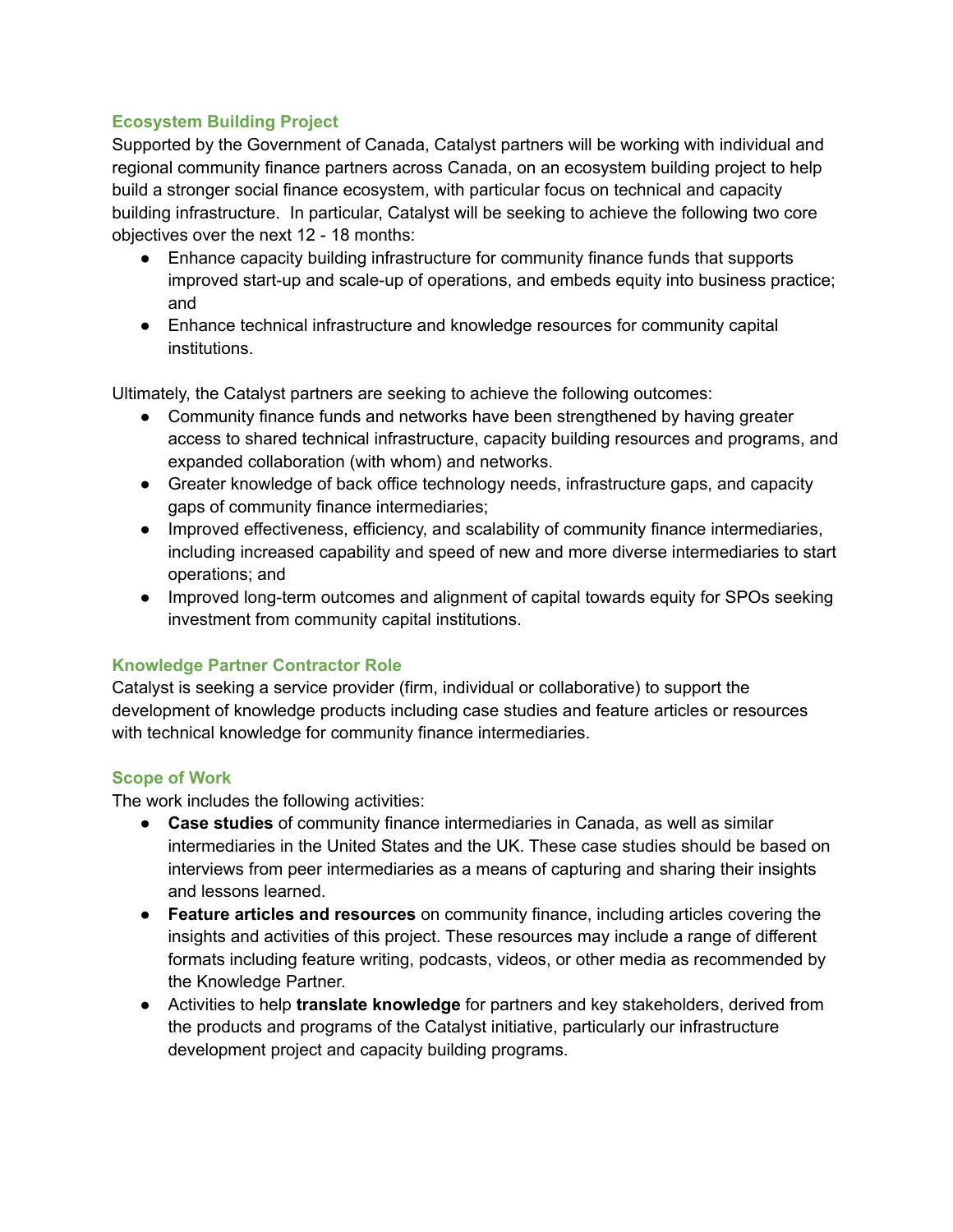# **Deliverables**

The required deliverables for this project include:

- **Knowledge Plan:** A plan outlining milestones, timelines, and deliverables for knowledge products and the delivery of these products.
- **Knowledge Assets:** Develop and refine knowledge assets including case studies and feature articles and resources for community finance institutions.
- **Knowledge Translation:** Mechanisms and methods to deliver and translate the knowledge products to target stakeholders, including translation of materials and insights from infrastructure and capacity building programs of the Catalyst initiative. For example, this may involve selecting course modules from the cohort-based capacity building program to be translated for a wider audience.

These knowledge assets should be freely made available to all stakeholders via Creative Commons license or equivalent, and further, these assets should be available for posting or re-posting without restriction by partner or non-partner organizations.

## **Target Audience**

This engagement is designed to support technical translation for a wider audience with interest and opportunity to be engaged in community finance as new supporters, activators, or leaders. Accordingly, the target audience for this engagement includes:

- Community stakeholders interested in community finance including civic, philanthropy business, and government leaders; and
- Active or interested community finance practitioners at an early stage of development.

## **Engagement Period**

The project is expected to take place between July 1, 2022 to June 30, 2023.

## **Skillset**

The contractor(s) should have:

- an understanding of impact investing and community development;
- demonstrated skills in project management and relationship building;
- capability, skills and understanding of approaches to justice, equity, diversity, and inclusion; and
- depth of experience or demonstrated understanding of community finance in Ontario and across the country.

# **Budget**

The budget for this work is set at \$50,000 for the engagement period.

## **Deadline**

The deadline for proposals is Friday, June 3rd at 5 pm EDT.